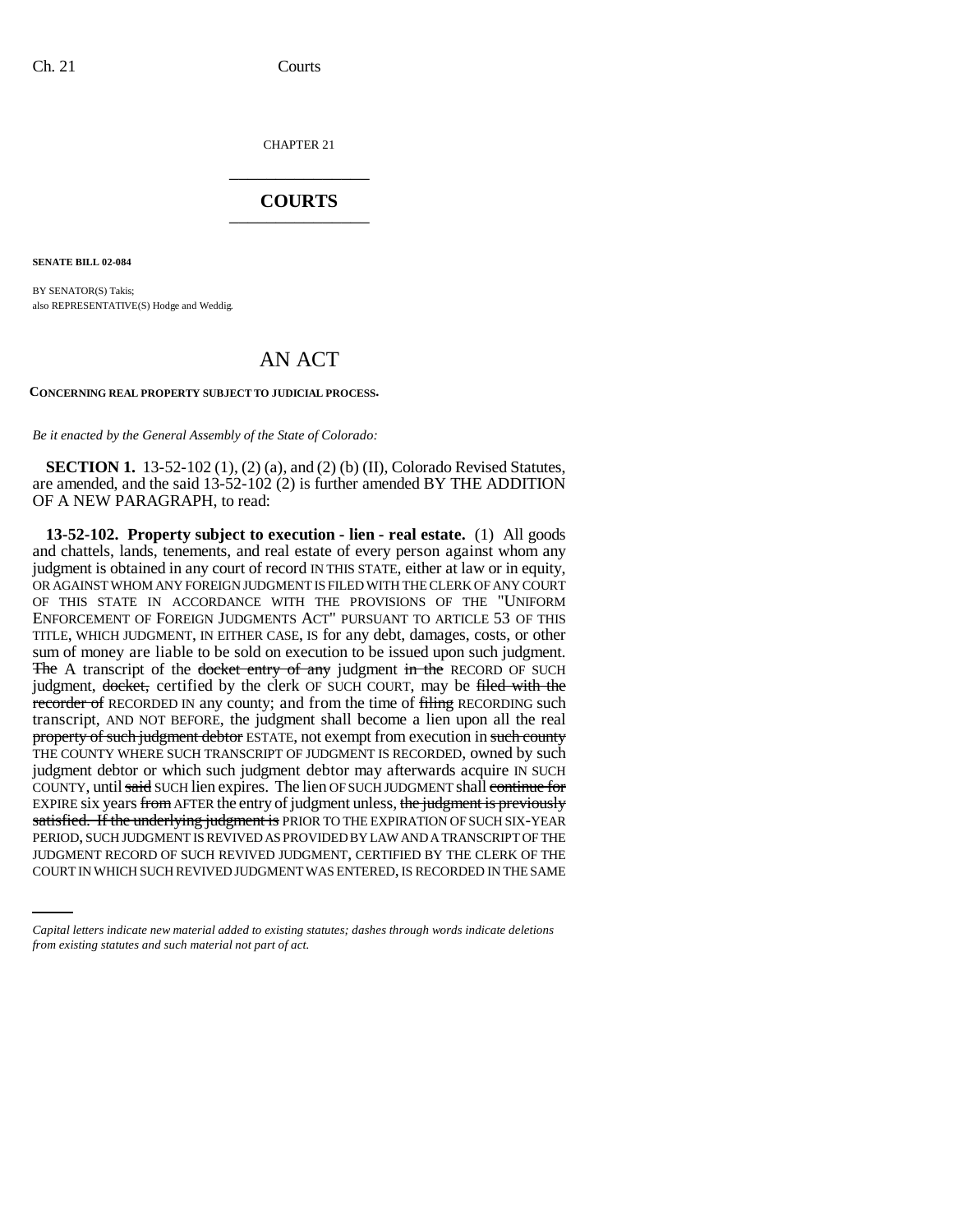#### Courts Ch. 21

COUNTY IN WHICH THE TRANSCRIPT OF THE ORIGINAL JUDGMENT WAS RECORDED, IN WHICH EVENT THE LIEN SHALL CONTINUE FOR SIX YEARS FROM THE ENTRY OF THE REVIVED JUDGMENT. A LIEN MAY BE OBTAINED WITH RESPECT TO A REVIVED JUDGMENT IN THE SAME MANNER AS AN ORIGINAL JUDGMENT AND THE LIEN OF A REVIVED JUDGMENT MAY BE CONTINUED IN THE SAME MANNER AS THE LIEN OF AN ORIGINAL JUDGMENT. THE LIEN OF ANY JUDGMENT SHALL EXPIRE IF THE JUDGMENT IS SATISFIED OR CONSIDERED AS SATISFIED AS PROVIDED IN THIS SECTION. THE LIEN CREATED BY RECORDING A NOTICE OF LIEN OF a judgment for child support or maintenance or arrears thereof or child support debt or for restitution, the lien shall remain in effect for the life of the judgment without the necessity of renewal every six years. Upon satisfaction of the judgment for child support or maintenance or arrears thereof or child support debt or restitution, the delegate child support enforcement unit, or the party filing the lien, shall promptly file a satisfaction of the lien with the recorder of such county PURSUANT TO SECTION 14-10-122, C.R.S., SHALL BE GOVERNED BY SUCH SECTION. THE LIEN CREATED BY RECORDING A TRANSCRIPT OF AN ORDER FOR RESTITUTION PURSUANT TO SECTION 16-18.5-104 (5) (a), C.R.S., SHALL BE GOVERNED BY ARTICLE 18.5 OF TITLE 16, C.R.S.

 $(2)$  (a) In case the party in whose favor any such judgment has been entered is restrained, by an injunction or order of any court, either from issuing execution or selling thereon and has filed for record in the office of the recorder of the county in which such transcript of judgment has been filed a copy of said injunction or order, duly certified under the seal of the court in which the same was rendered, then, from the time of the filing of such certified copy, the time during which he is so restrained shall not be deemed or considered as any part of said six years. Except as provided in paragraph (b) of this subsection  $(2)$ , execution may issue on such ANY judgment DESCRIBED IN SUBSECTION  $(1)$  OF THIS SECTION to enforce the same at any time within twenty years from the entry thereof, but not afterwards, unless revived as provided by law, and, after twenty years from the entry of final judgment in any court of this state, the judgment shall be considered as satisfied in full, unless so revived.

(b) (II) The twenty year limitation contained in paragraph (a) of this subsection (2) shall not apply to judgments entered for restitution pursuant to article 18.5 of title 16, C.R.S. Execution may issue on judgments for restitution at any time until paid in full. except that the lien created by the recording of a transcript of the order for restitution pursuant to section  $16-18.5-104(5)(a)$ , C.R.S., shall be valid for a period of twenty years from recording unless a subsequent transcript is recorded pursuant to section  $16-18.5-104(5)$  (a) (II) (A), C.R.S.

(c) IF, AFTER THE DATE THAT A TRANSCRIPT OF JUDGMENT IS RECORDED IN A COUNTY, SOME PORTION OR ALL OF SUCH COUNTY IS MERGED WITH, ANNEXED TO, OR OTHERWISE BECOMES PART OF SOME OTHER COUNTY OR CITY AND COUNTY, WHETHER THEN EXISTING OR NEWLY FORMED, THEN:

(I) IT SHALL NOT BE NECESSARY TO RECORD THE TRANSCRIPT OF JUDGMENT IN SUCH OTHER COUNTY OR CITY AND COUNTY IN ORDER TO CONTINUE THE LIEN OF THE JUDGMENT AND THE PRIORITY THEREOF AS TO ANY REAL ESTATE THAT THE JUDGMENT DEBTOR ACQUIRED BEFORE OR ACQUIRES AFTER THE DATE OF RECORDING OF THE TRANSCRIPT OF JUDGMENT IF SUCH REAL ESTATE WAS IN THE COUNTY IN WHICH THE TRANSCRIPT OF JUDGMENT WAS RECORDED ON OR AFTER THE DATE OF RECORDING OF THE TRANSCRIPT OF JUDGMENT; AND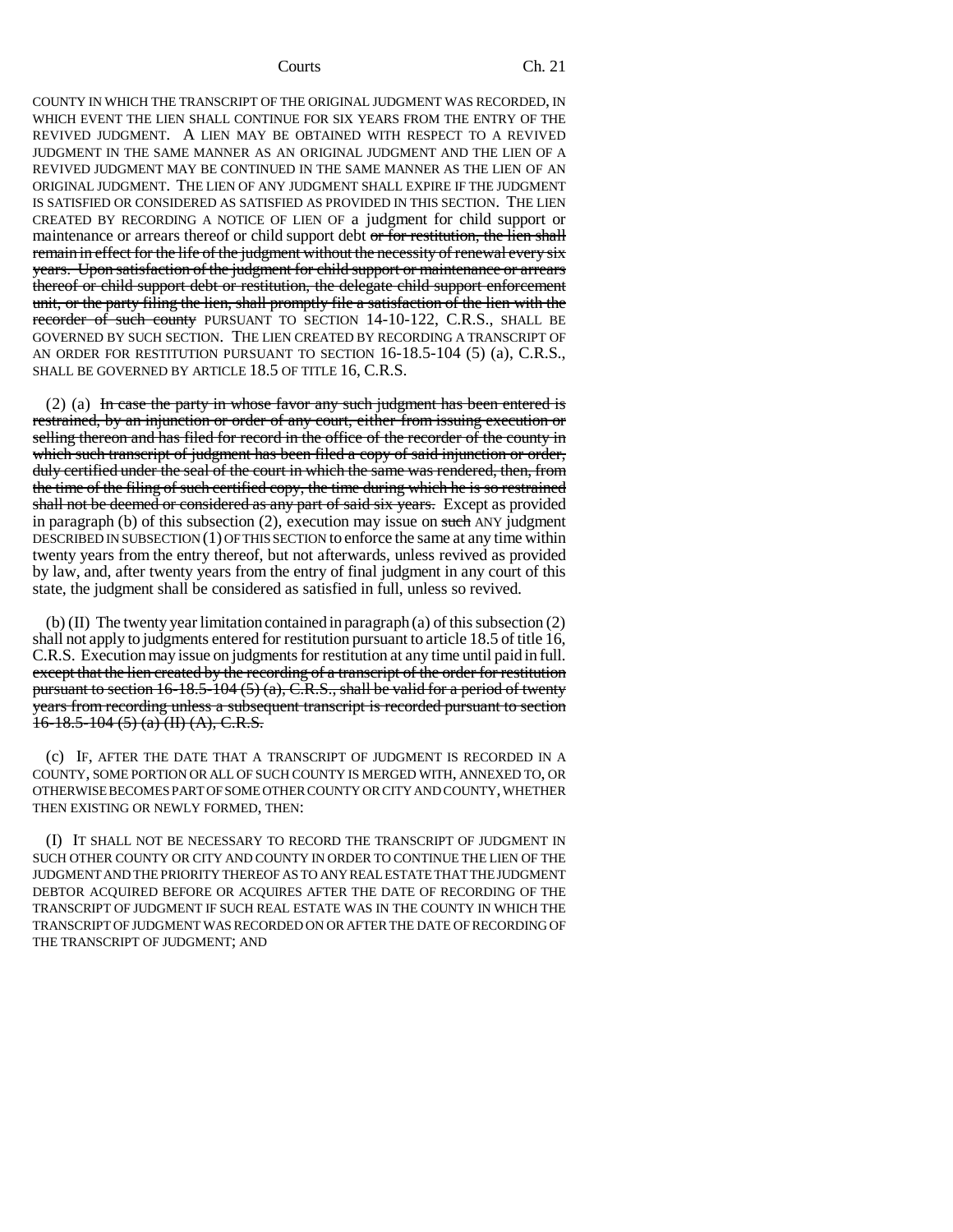#### Ch. 21 Courts

(II) IF SUCH JUDGMENT IS REVIVED AS PROVIDED BY LAW, TIMELY RECORDING OF A TRANSCRIPT OF THE REVIVED JUDGMENT IN SUCH OTHER COUNTY OR CITY AND COUNTY IS NECESSARY TO CONTINUE THE LIEN OF THE ORIGINAL JUDGMENT AND THE PRIORITY THEREOF WITH RESPECT TO ANY REAL ESTATE THAT WAS IN THE COUNTY IN WHICH THE TRANSCRIPT OF THE ORIGINAL JUDGMENT WAS RECORDED ON OR AFTER THE DATE OF RECORDING THE TRANSCRIPT OF THE ORIGINAL JUDGMENT BUT, AT THE TIME OF RECORDING OF THE TRANSCRIPT OF THE REVIVED JUDGMENT, IS IN SUCH OTHER COUNTY OR CITY AND COUNTY.

### **SECTION 2.** 13-52-104, Colorado Revised Statutes, is amended to read:

**13-52-104. Transcript of federal judgment filed - lien.** (1) A transcript of the docket entry of any judgment or decree, rendered EITHER AT LAW OR IN EQUITY, FOR ANY DEBT, DAMAGES, COSTS, OR OTHER SUM OF MONEY, ENTERED OR REGISTERED in any district or circuit court of the United States within this state, duly certified by the clerk of such district or circuit court of the United States, may be filed with the recorder of deeds of RECORDED IN any county in the same manner as the transcript of the docket entry JUDGMENT RECORD of any SIMILAR judgment of the court of general jurisdiction of this state may be filed RECORDED.

(2) From the date TIME of the filing RECORDING of such transcript, and not before, such judgment or decree shall be a lien upon all the real estate of the judgment debtor, not exempt from execution in such county THE COUNTY WHERE SUCH TRANSCRIPT OF JUDGMENT IS RECORDED, owned by him THE JUDGMENT DEBTOR or which he THE JUDGMENT DEBTOR may afterwards acquire in the county where such transcript of judgment is so recorded SUCH COUNTY, in the same manner and to the same extent and under the same conditions as if such judgment or decree had been rendered ENTERED by a court of general jurisdiction of this state.

**SECTION 3.** 38-35-110 (1), Colorado Revised Statutes, is amended to read:

**38-35-110. Lis pendens as notice - issuance of certificate - expiration.** (1) After filing any pleading in an action IN ANY COURT OF RECORD OF THIS STATE OR IN ANY DISTRICT COURT OF THE UNITED STATES WITHIN THIS STATE wherein relief is claimed affecting the title to real property, any party to such action may record in the office of the county clerk and recorder in the county or counties in which the real property or any portion thereof is situated a notice of lis pendens containing the name of the court where such action is pending, the names of the parties to such action at the time of such recording, and a legal description of the real property. The failure to name a party or describe a portion of the real property in such notice shall not affect the sufficiency of such notice, or the sufficiency of an extension of such notice pursuant to the provisions of subsection (4) of this section, as to the interest of the parties named in such notice or in such extension in the real property described therein. From the time of recording, such notice of lis pendens shall be notice to any person thereafter acquiring, by, through, or under any party named in such notice, an interest in the real property described in the notice in the county or counties where recorded that the interest so acquired may be affected by the action described in the notice.

**SECTION 4.** 38-35-111 (3), Colorado Revised Statutes, is amended to read: